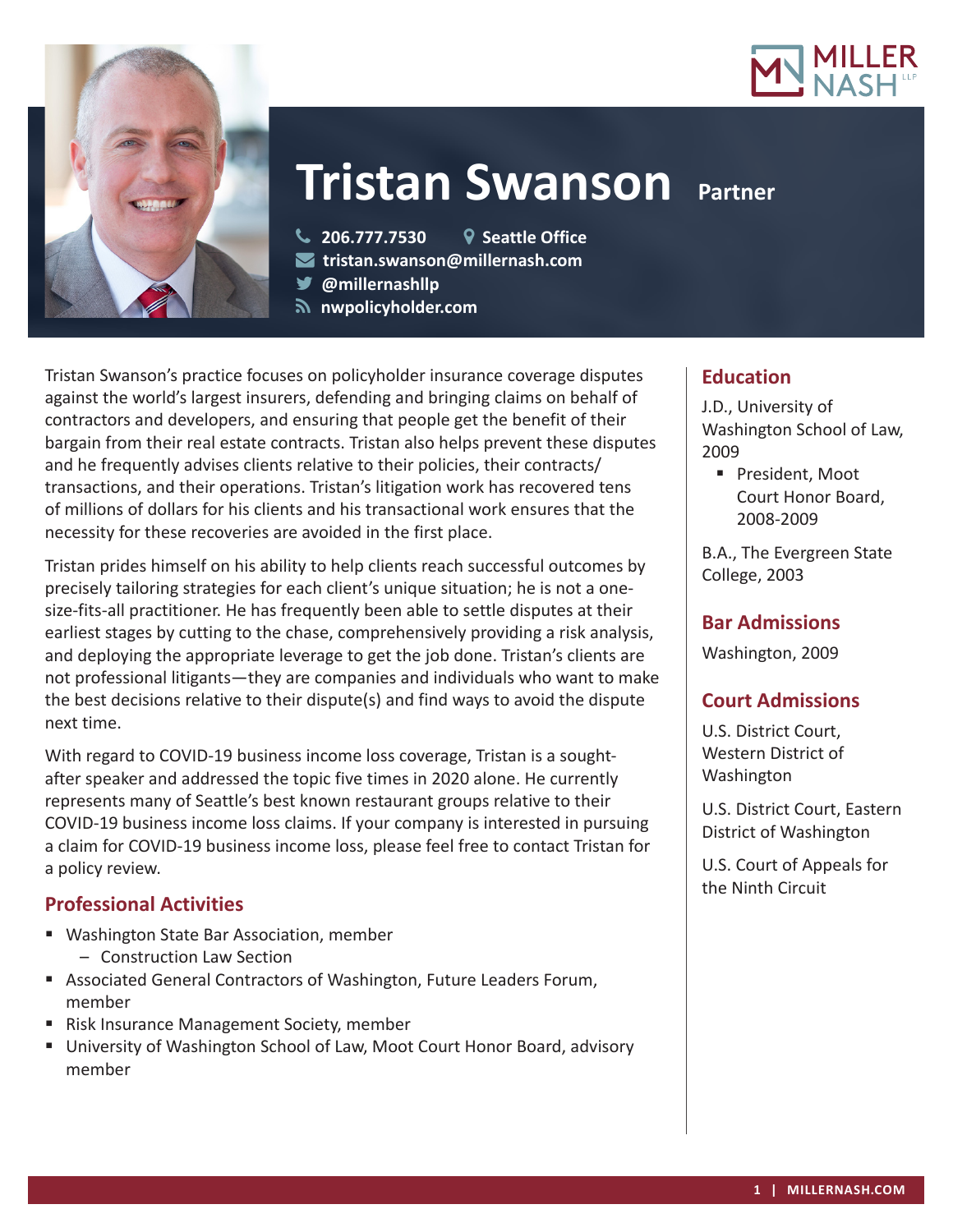

# **Civic Activities**

- Downtown Seattle YMCA, Board of Managers, former member
- Queen Anne Little League, coach

### **Representative Experience**

#### **Construction**

- Achieved an advantageous settlement for two Washington contractors in multistate litigation arising from the construction of the Apple "Spaceship" campus.
- Obtained a high-six-figure payment on a Miller Act payment bond claim without filing suit.
- Assisted a site-work contractor in foreclosing on a six-figure mechanic's lien against a prominent Washington developer.
- Helped to resolve multiple lawsuits brought by and against contractors resulting from public works contracts.

#### **Insurance Coverage**

- Helped an Anchorage hotel developer recover hundreds of thousands of dollars from a builder's risk insurance policy following a fire-suppression system water event.
- Assisted a downtown Seattle hotel in recovering six-figure mitigation costs from an insurance company following a sewer line loss event.
- Represented a subcontractor in a seven-figure Owner Controlled Insurance Program (OCIP) claim in which the insurance company paid out the policy limit without going to court.
- Represented a developer in an OCIP claim for construction defects and water intrusion arising from the construction of several duplexes. Recovered near-policy limits.

#### **Real Estate**

- Successfully defended a lawsuit filed by a buyer for nonperformance of a purchase and sale agreement for a commercial property. The case was dismissed, and the buyer paid attorney fees.
- Successfully represented a client in an "upset offer" legal action following the purchase of real property at a trustees' sale.
- Successfully assisted a high-net-worth homeowner to rescind a purchase and sale agreement with a national developer.

# **Publications**

- "New Washington Bill Seeks to Assist Policyholders with COVID-19 Business Income Loss Claims," Miller Nash Graham & Dunn, *The Northwest Policyholder* (Mar. 2020)
- "Insurance Recovery for Losses Tied to COVID-19," *Daily Journal of Commerce* (Mar. 2020)
- "Insurance Recovery for COVID-19 Losses," Miller Nash Graham & Dunn, *The Northwest Policyholder* (Mar. 2020)
- "Contractors Face New Risks With Early Design," *Daily Journal of Commerce* (Apr. 2015)

#### **Presentations**

- "Leveraging Claims Handling Requirements to Get Results," Miller Nash, Insurance Webinar Series (Feb. 2022)
- "COVID Litigation," The Seminar Group, Northwest Insurance Law Seminar (Oct. 2021)
- "Commonly Used Building Materials/Basic Engineering Concepts," American Bar Association, Regional Forum on Construction Law (Seattle), Construction Law Essentials (Oct. 2021)
- "Understanding Insurance Coverage Issues & Minimizing Liability Exposure," Miller Nash Graham & Dunn, webinar, moderator (May 2021)